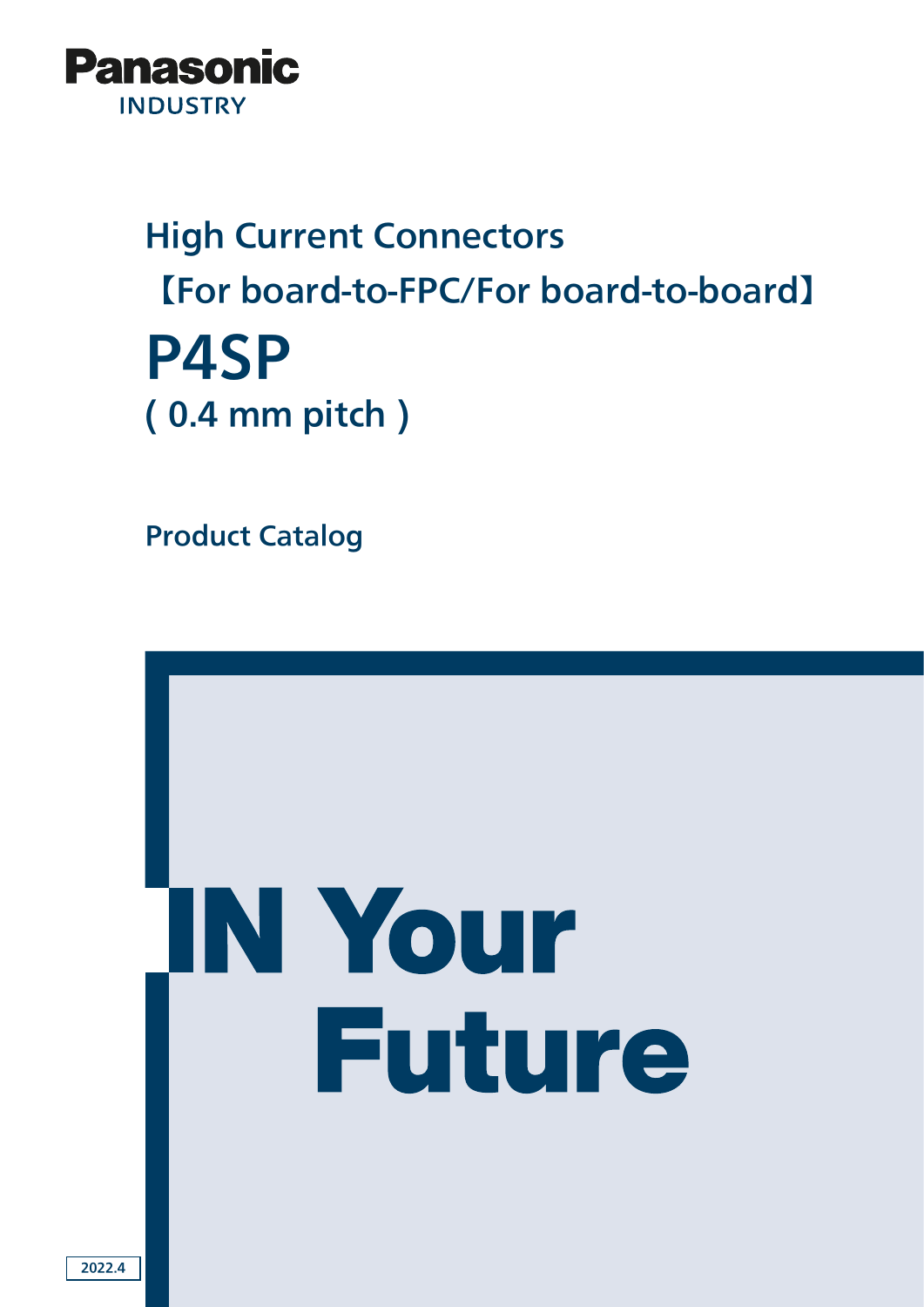#### **High Current Connectors For board-to-FPC/For board-to-board**

**RoHS** 

# **P4SP (0.4 mm pitch)**

### **Realized space savings for power line, and increased design flexibility**



#### **DETAILS FEATURES**

#### **Reduce the number of pins for power line Increased design freedom**



#### **Rated current value 1 A/pin**

| For power terminal | For signal terminal |  |  |  |
|--------------------|---------------------|--|--|--|
| 1 A/pin x 10 pins  | $0.5$ A/pin         |  |  |  |
| Total: Max. 12 A   |                     |  |  |  |

#### **ORDERING INFORMATION (PART NO.)**



Any pin contact can be used as a power contact. Any layout is possible for the power supply line.

Sample pin layout Total power: Max. 5 A (1 A/pin × 10 pins)



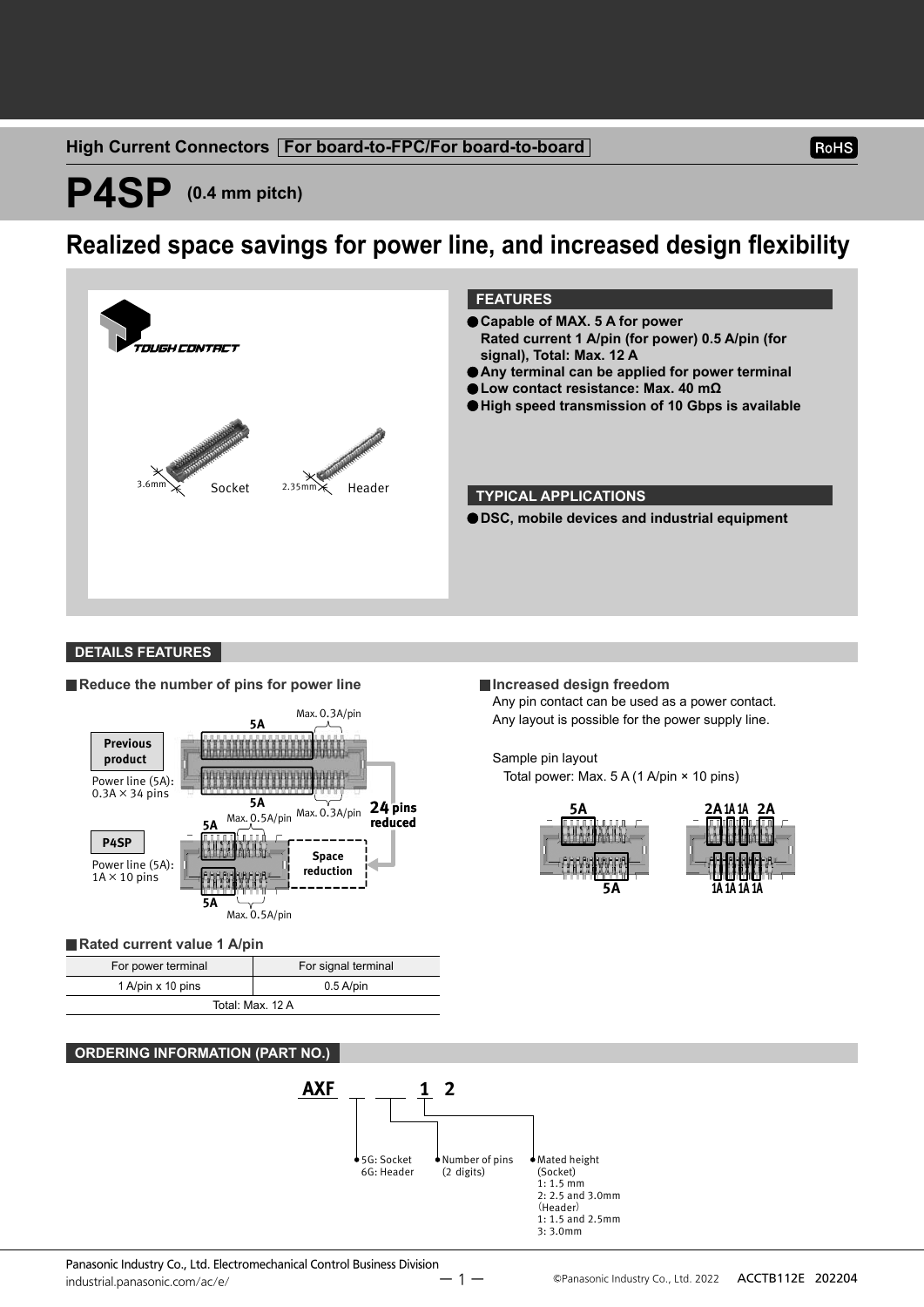#### **PRODUCT TYPES**

|                      | Number of |           | Part No.  |                       | Standard packing |
|----------------------|-----------|-----------|-----------|-----------------------|------------------|
| Mated height<br>pins |           | Socket    | Header    | Inner carton (1-reel) | Outer carton     |
|                      | 10        | AXF5G1012 | AXF6G1012 |                       |                  |
|                      | 16        | AXF5G1612 | AXF6G1612 |                       |                  |
|                      | 20        | AXF5G2012 | AXF6G2012 |                       |                  |
|                      | 24        | AXF5G2412 | AXF6G2412 |                       |                  |
|                      | 26        | AXF5G2612 | AXF6G2612 |                       |                  |
|                      | 30        | AXF5G3012 | AXF6G3012 |                       |                  |
|                      | 34        | AXF5G3412 | AXF6G3412 |                       |                  |
| $1.5$ mm             | 38        | AXF5G3812 | AXF6G3812 |                       |                  |
|                      | 40        | AXF5G4012 | AXF6G4012 |                       |                  |
|                      | 50        | AXF5G5012 | AXF6G5012 |                       |                  |
|                      | 60        | AXF5G6012 | AXF6G6012 |                       |                  |
|                      | 70        | AXF5G7012 | AXF6G7012 | 3,000 pcs.            |                  |
|                      | 80        | AXF5G8012 | AXF6G8012 |                       |                  |
|                      | 90        | AXF5G9012 | AXF6G9012 |                       | 6,000 pcs.       |
|                      | 100       | AXF5G0012 | AXF6G0012 |                       |                  |
|                      | 20        | AXF5G2022 | AXF6G2012 |                       |                  |
|                      | 30        | AXF5G3022 | AXF6G3012 |                       |                  |
| $2.5$ mm             | 40        | AXF5G4022 | AXF6G4012 |                       |                  |
|                      | 60        | AXF5G6022 | AXF6G6012 |                       |                  |
|                      | 80        | AXF5G8022 | AXF6G8012 |                       |                  |
|                      | 100       | AXF5G0022 | AXF6G0012 |                       |                  |
|                      | 20        | AXF5G2022 | AXF6G2032 |                       |                  |
|                      | 30        | AXF5G3022 | AXF6G3032 |                       |                  |
| 3.0 mm               | 60        | AXF5G6022 | AXF6G6032 |                       |                  |
|                      | 80        | AXF5G8022 | AXF6G8032 |                       |                  |
|                      | 100       | AXF5G0022 | AXF6G0032 |                       |                  |

Notes: 1. Order unit: For volume production: 1-inner carton (1-reel) units. For samples, please contact our sales representative. 2. Please contact our sales representative for connectors having a number of pins other than those listed above.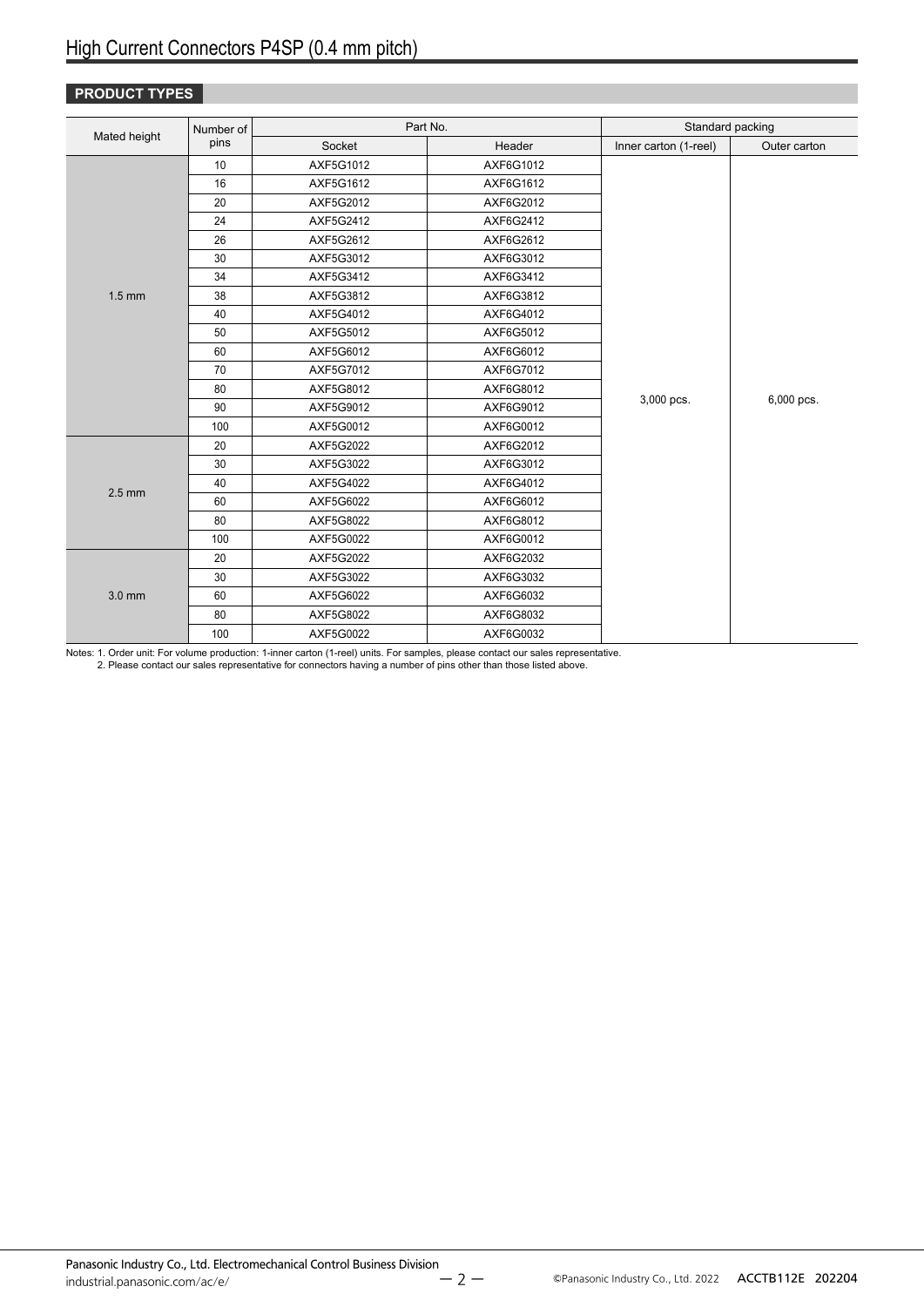#### **SPECIFICATIONS**

#### **Characteristics**

| Item                                                     |                                                         |                | Specifications                                                                                                                    |                                                                                                                                                                                       | Conditions                                                                                                                       |                                                  |
|----------------------------------------------------------|---------------------------------------------------------|----------------|-----------------------------------------------------------------------------------------------------------------------------------|---------------------------------------------------------------------------------------------------------------------------------------------------------------------------------------|----------------------------------------------------------------------------------------------------------------------------------|--------------------------------------------------|
|                                                          |                                                         | Power contact  |                                                                                                                                   |                                                                                                                                                                                       |                                                                                                                                  |                                                  |
|                                                          | Rated<br>current                                        | Signal contact | As power contact: 1.0 A/pin contact $\times$ 10 pins<br>As signal contact: 0.5 A/pin contact<br>(Max. 12 A at total pin contacts) |                                                                                                                                                                                       |                                                                                                                                  |                                                  |
|                                                          | Rated voltage                                           |                | 30 V AC/DC                                                                                                                        |                                                                                                                                                                                       |                                                                                                                                  |                                                  |
| Electrical<br>characteristics<br>Dielectric strength     |                                                         |                | 150 V AC for 1 min.                                                                                                               | minute.                                                                                                                                                                               | No short-circuiting or damage at a detection current<br>of 1 mA when the specified voltage is applied for one                    |                                                  |
|                                                          | Insulation resistance                                   |                | Min. 1,000 $M\Omega$ (initial)                                                                                                    |                                                                                                                                                                                       | Using 250 V DC megger (applied for 1 min.)                                                                                       |                                                  |
|                                                          | Contact resistance                                      |                | Max. $40 \text{ m}\Omega$                                                                                                         |                                                                                                                                                                                       | Based on the contact resistance measurement<br>method specified by JIS C 5402.                                                   |                                                  |
| Mechanical                                               | Composite insertion force                               |                | Max. 0.981 N/pin contact × pin contacts (initial)                                                                                 |                                                                                                                                                                                       |                                                                                                                                  |                                                  |
| characteristics                                          | Composite removal force                                 |                | Min. 0.0588 N/pin contact $\times$ pin contacts                                                                                   |                                                                                                                                                                                       |                                                                                                                                  |                                                  |
|                                                          | Ambient temperature                                     |                | –55 to +85°C                                                                                                                      |                                                                                                                                                                                       | Include the calorification from the connector. No<br>icing. No condensation.                                                     |                                                  |
| Soldering heat resistance                                |                                                         |                | The initial specification must be satisfied<br>electrically and mechanically.                                                     | Reflow soldering:<br>Peak temperature: 260°C or less<br>(on the surface of the PC board around the<br>connector terminals)<br>Soldering iron: 300°C within 5 sec. 350°C within 3 sec. |                                                                                                                                  |                                                  |
|                                                          | Storage temperature                                     |                | $-55$ to $+85^{\circ}$ C (product only)<br>$-40$ to $+50^{\circ}$ C (emboss packing)                                              | No icing. No condensation.                                                                                                                                                            |                                                                                                                                  |                                                  |
| Environmental<br>characteristics                         | Thermal shock resistance<br>(header and socket mated)   |                | 5 cycles,<br>insulation resistance Min. 100 $M\Omega$ ,<br>contact resistance Max, 40 m $\Omega$                                  | $\mathbf{1}$<br>$\overline{2}$<br>3<br>4                                                                                                                                              | Conformed to MIL-STD-202F, method 107G<br>Order Temperature (°C) Time (minutes)<br>$-55-3$<br>₹<br>$85^{+3}_{0}$<br>₹<br>$-55.3$ | 30<br>Max. 5<br>30<br>Max. 5                     |
| Humidity resistance<br>(header and socket mated)         |                                                         |                | 120 hours,<br>insulation resistance Min. 100 $M\Omega$ ,<br>contact resistance Max. 40 m $\Omega$                                 |                                                                                                                                                                                       | Conformed to IEC60068-2-78<br>Temperature 40±2°C, humidity 90 to 95% RH                                                          |                                                  |
|                                                          | Saltwater spray resistance<br>(header and socket mated) |                | 24 hours.<br>insulation resistance Min. 100 $\text{M}\Omega$ ,<br>contact resistance Max. 40 m $\Omega$                           | Conformed to IEC60068-2-11<br>Temperature 35±2°C, saltwater concentration 5±1%                                                                                                        |                                                                                                                                  |                                                  |
| H <sub>2</sub> S resistance<br>(header and socket mated) |                                                         |                | 48 hours.<br>contact resistance Max. 40 m $\Omega$                                                                                | Temperature 40±2°C, gas concentration 3±1 ppm,<br>humidity 75 to 80% RH                                                                                                               |                                                                                                                                  |                                                  |
| Lifetime<br>characteristics                              | Insertion and removal life                              |                | 50 times                                                                                                                          | times/hour                                                                                                                                                                            |                                                                                                                                  | Repeated insertion and removal speed of Max. 200 |
| Unit weight                                              |                                                         |                | 20 pins Socket: 0.04 g<br>20 pins Header: 0.02 q                                                                                  |                                                                                                                                                                                       |                                                                                                                                  |                                                  |

#### **Material and surface treatment**

| Part name               | Material            | Surface treatment                                                                                                                                                                                                                                           |
|-------------------------|---------------------|-------------------------------------------------------------------------------------------------------------------------------------------------------------------------------------------------------------------------------------------------------------|
| Molded portion          | LCP resin (UL94V-0) |                                                                                                                                                                                                                                                             |
| <b>Contact and Post</b> | Copper alloy        | Contact portion: Base: Ni plating, Surface: Au plating<br>Terminal portion: Base: Ni plating, Surface: Au plating (except the terminal tips)<br>The socket terminals close to the portion to be soldered have nickel barriers<br>(exposed nickel portions). |
| Soldering terminals     | Copper alloy        | Sockets:<br>Base: Ni plating, Surface: Pd + Au flash plating (except the terminal tips)<br>Headers:<br>Base: Ni plating, Surface: Au plating (except the terminal tips)                                                                                     |

ー 3 ー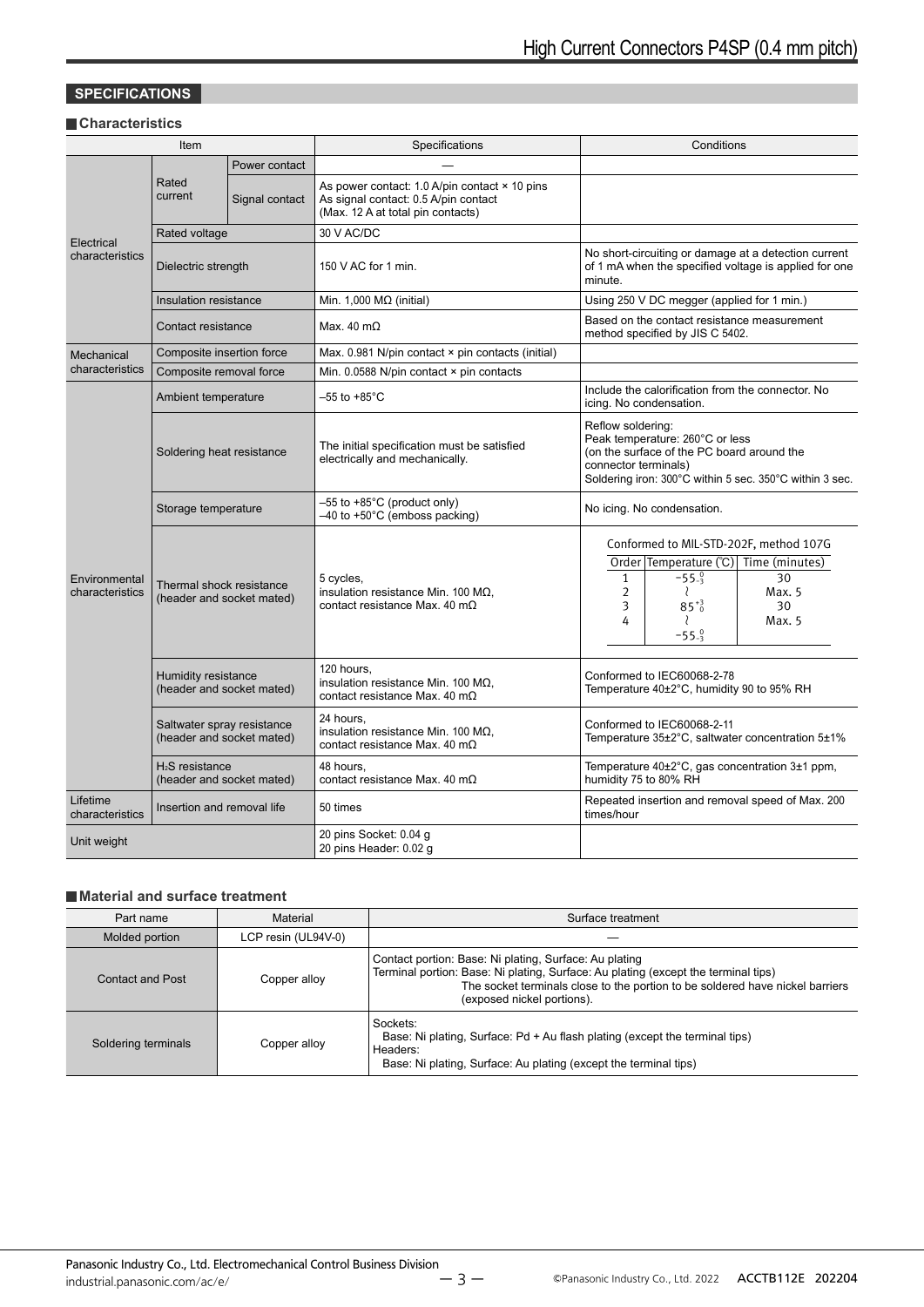#### **DIMENSIONS CAD** The CAD data of the products with a "CAD" mark can be downloaded from our Website. Unit: mm

#### **Socket (Mated height: 1.5 mm, 2.5 mm, 3.0 mm)**



| Dimension table                        |       |       |       |  |
|----------------------------------------|-------|-------|-------|--|
| <b>Dimensions</b><br>Number<br>of pins | A     | B     | C     |  |
| 10                                     | 4.70  | 1.60  | 3.50  |  |
| 16                                     | 5.90  | 2.80  | 4.70  |  |
| 20                                     | 6.70  | 3.60  | 5.50  |  |
| 24                                     | 7.50  | 4.40  | 6.30  |  |
| 26                                     | 7.90  | 4.80  | 6.70  |  |
| 30                                     | 8.70  | 5.60  | 7.50  |  |
| 34                                     | 9.50  | 6.40  | 8.30  |  |
| 38                                     | 10.30 | 7.20  | 9.10  |  |
| 40                                     | 10.70 | 7.60  | 9.50  |  |
| 50                                     | 12.70 | 9.60  | 11.50 |  |
| 60                                     | 14.70 | 11.60 | 13.50 |  |
| 70                                     | 16.70 | 13.60 | 15.50 |  |
| 80                                     | 18.70 | 15.60 | 17.50 |  |
| 90                                     | 20.70 | 17.60 | 19.50 |  |
| 100                                    | 22.70 | 19.60 | 21.50 |  |

General tolerance: ±0.2

| <b>Dimensions</b><br>D |
|------------------------|
| 1.45                   |
| 2.45                   |
| 2.45                   |
|                        |

#### **Header (Mated height: 1.5 mm, 2.5 mm)**



Note: Because the soldering terminal Y and Z are the unified structure, they are connected electrically.

Dimension table

| <b>Dimensions</b><br>Number<br>of pins | A     | B     | C     |
|----------------------------------------|-------|-------|-------|
| 10                                     | 3.90  | 1.60  | 3.20  |
| 16                                     | 5.10  | 2.80  | 4.40  |
| 20                                     | 5.90  | 3.60  | 5.20  |
| 24                                     | 6.70  | 4.40  | 6.00  |
| 26                                     | 7.10  | 4.80  | 6.40  |
| 30                                     | 7.90  | 5.60  | 7.20  |
| 34                                     | 8.70  | 6.40  | 8.00  |
| 38                                     | 9.50  | 7.20  | 8.80  |
| 40                                     | 9.90  | 7.60  | 9.20  |
| 50                                     | 11.90 | 9.60  | 11.20 |
| 60                                     | 13.90 | 11.60 | 13.20 |
| 70                                     | 15.90 | 13.60 | 15.20 |
| 80                                     | 17.90 | 15.60 | 17.20 |
| 90                                     | 19.90 | 17.60 | 19.20 |
| 100                                    | 21.90 | 19.60 | 21.20 |

Note: The soldering terminal dimentions of headers with mated heights of 1.5 mm/2.5mm and 3.0mm are different.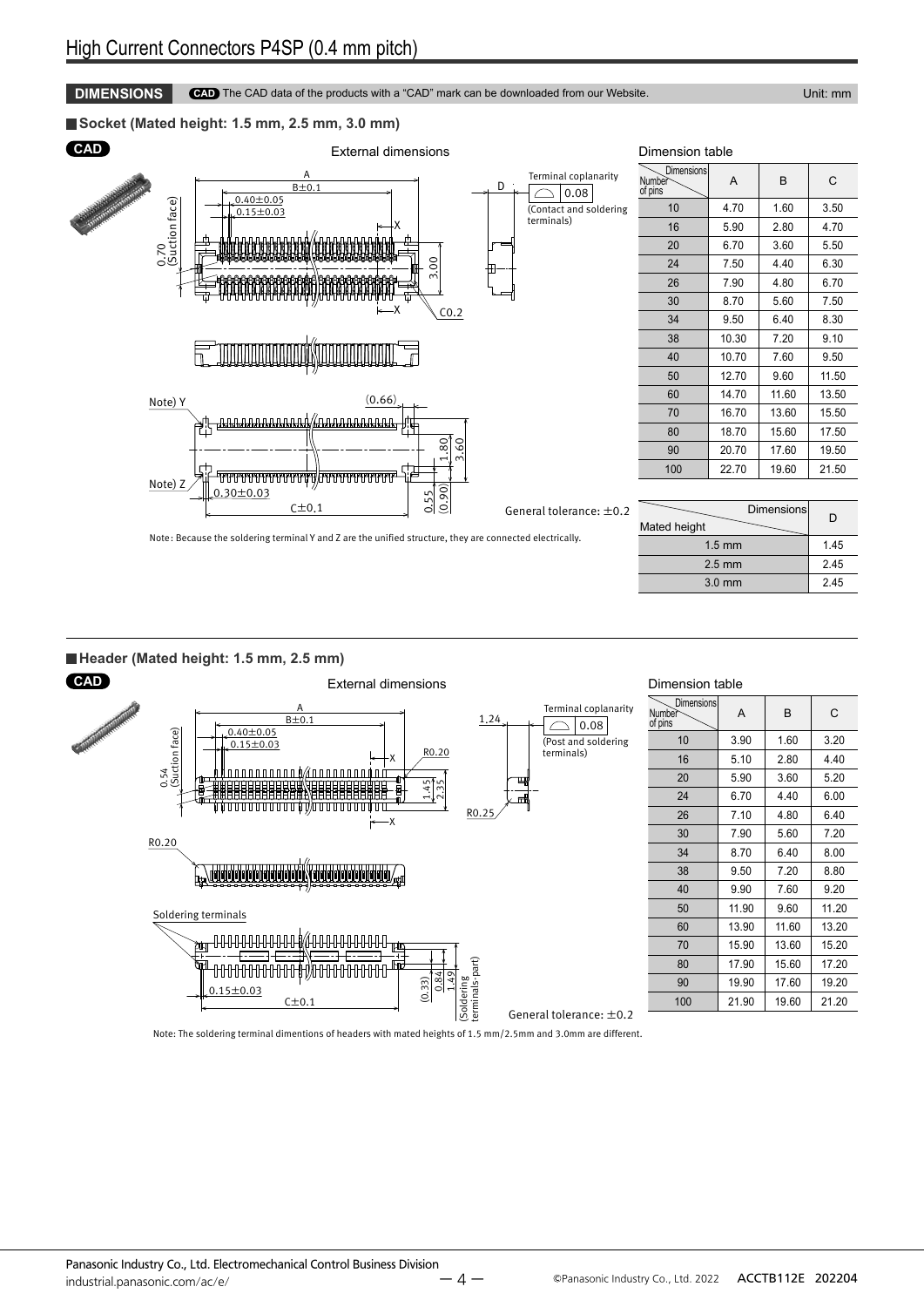

Note: The soldering terminal dimentions of headers with mated heights of 1.5 mm/2.5mm and 3.0mm are different.

| Dimension table                        |       |       |       |  |
|----------------------------------------|-------|-------|-------|--|
| Number<br><b>Dimensions</b><br>of pins | А     | B     | C     |  |
| 20                                     | 5.90  | 3.60  | 5.20  |  |
| 30                                     | 7.90  | 5.60  | 7.20  |  |
| 60                                     | 13.90 | 11.60 | 13.20 |  |
| 80                                     | 17.90 | 15.60 | 17.20 |  |
| 100                                    | 21.90 | 19.60 | 21.20 |  |
|                                        |       |       |       |  |

**Socket and Header are mated**

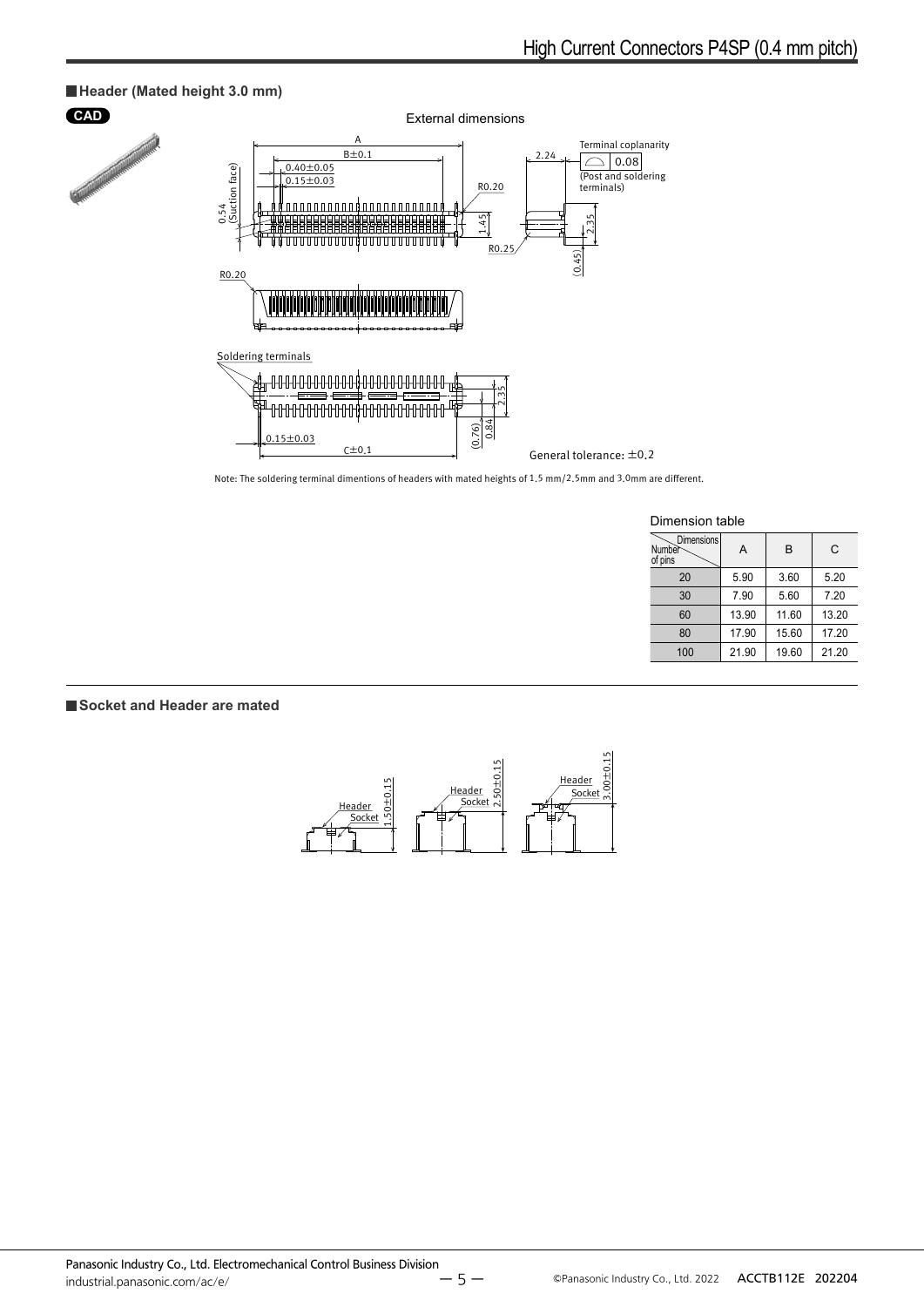#### About safety remarks

Observe the following safety remarks to prevent accidents and injuries.

- Do not use these connectors beyond the specification sheets. The usage outside of specified rated current, dielectric strength, and environmental conditions and so on may cause circuitry damage via abnormal heating, smoke, and fire.
- In order to avoid accidents, your thorough specification review is appreciated. Please contact our sales representative if your usage is out of the specifications. Otherwise, Panasonic Industry Co., Ltd. cannot guarantee the quality and reliability.
- Panasonic Industry Co., Ltd. is consistently striving to improve quality and reliability. However, the fact remains that electrical components and devices generally cause failures at a given statistical probability. Furthermore, their durability varies with use environments or use conditions. In this respect, please check for actual electrical components and devices under actual conditions before use. Continued usage in a state of degraded condition may cause the deteriorated insulation, thus result in abnormal heat, smoke or firing. Please carry out safety design and periodic maintenance including redundancy design, design for fire spread prevention, and design for malfunction prevention so that no accidents resulting in injury or death, fire accidents, or social damage will be caused as a result of failure of the products or ending life of the products.

#### Regarding the design of devices and PC board patterns

- When using board to board connectors, a pair of board shall NOT be connected with multiple connectors. Otherwise, misaligned connector positions may cause mating failure or product breakage. Panasonic Industry Co., Ltd. does not guarantee the failures caused by using the multiple connectors.
- With mounting equipment, there may be up to a  $\pm 0.2$ to 0.3 mm error in positioning. Be sure to design PC boards and patterns while taking into consideration the performance and abilities of the required equipment.
- Some connectors have tabs embossed on the body to aid in positioning. When using these connectors, make sure that the PC board is designed with positioning holes to match these tabs.
- To ensure the required mechanical strength when soldering the connector terminals, make sure the PC board meets recommended PC board pattern design dimensions given.
- PC board

Control the thicknesses of the cover lay and adhesive to prevent poor soldering. This connector has no stand-off. Therefore, minimize the thickness of the cover lay, etc. so as to prevent the occurrence of poor soldering.

• For all connectors of the narrow pitch series, to prevent the PC board from coming off during vibrations or impacts, and to prevent loads from falling directly on the soldered portions, be sure to design some means to fix the PC board in place.

Example ) Secure in place with screws



When connecting PC boards, take appropriate measures to prevent the connector from coming off.

- When mounting connectors on a FPC
	- When the connector soldered to FPC is mated or unmated, solder detachment may occur by the force to the terminals.
	- Connector handling is recommended in the condition when the reinforcing plate is attached to the backside of FPC where the connector is mounted. The external dimension of the reinforcing plate is recommended to be larger than the dimension of " Recommended PC board pattern " ( extended dimension of one side is approximately 0.5 to 1.0 mm ). The materials and thickness of the reinforcing plate are glass epoxy or polyimide ( thickness 0.2 to 0.3 mm ) or SUS ( thickness 0.1 to 0.2 mm ).
	- As this connector has temporary locking structure, the connector mating may be separated by the dropping impact depend on the size, weight or bending force of the FPC. Please consider the measures at usage to prevent the mating separation.
- The narrow pitch connector series is designed to be compact and thin. Although ease of handling has been taken into account, take care when mating the connectors, as displacement or angled mating could damage or deform the connector.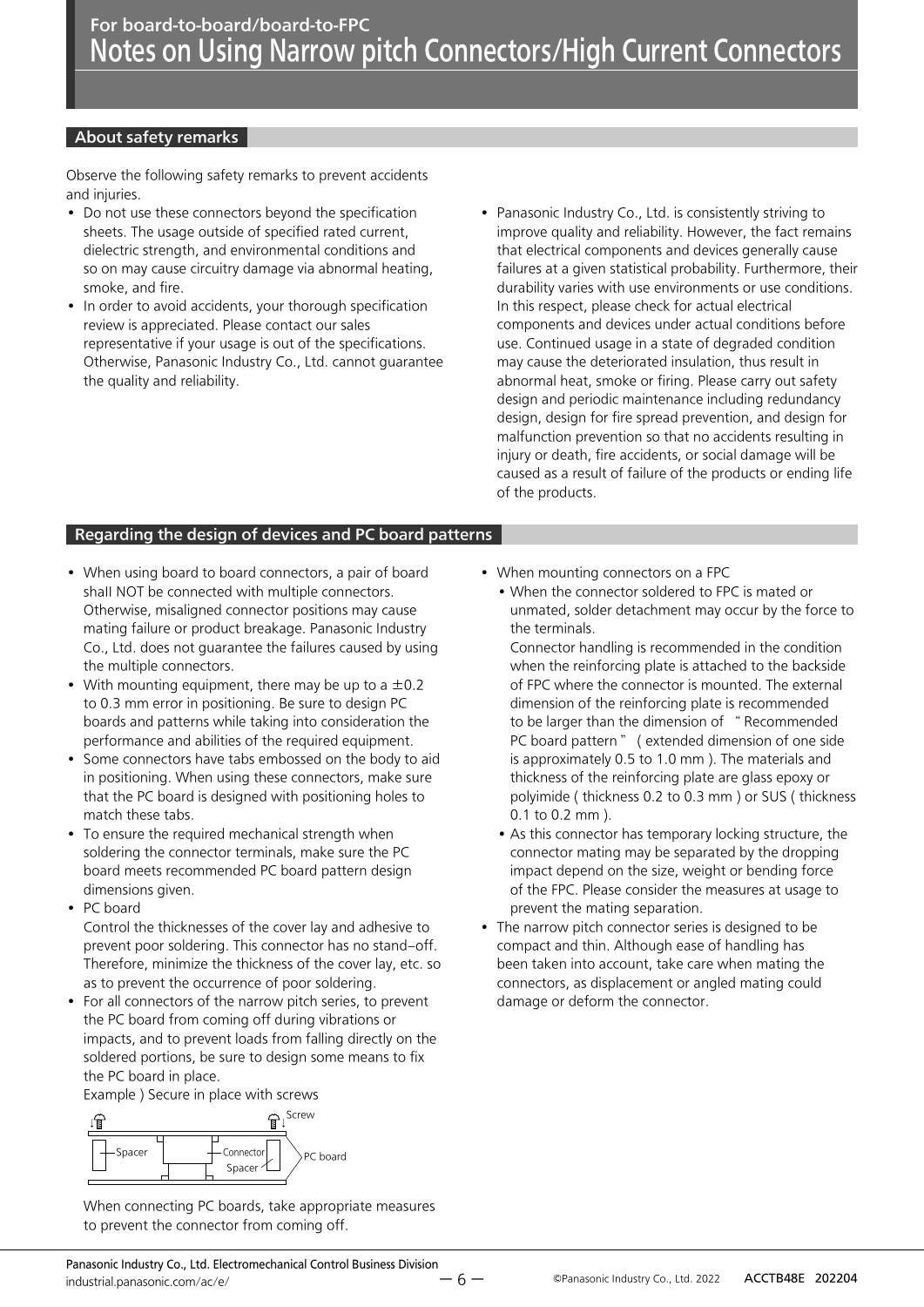#### Regarding the selection of the connector placement machine and the mounting procedures

- Select the placement machine taking into consideration the connector height, required positioning accuracy, and packaging conditions.
- Be aware that if the chucking force of the placement machine is too great, it may deform the shape of the connector body or connector terminals.
- Be aware that during mounting, external forces may be applied to the connector contact surfaces and terminals and cause deformations.
- Depending on the size of the connector being used, self alignment may not be possible. In such cases, be sure to carefully position the terminal with the PC board pattern.

#### Regarding soldering

- Reflow soldering
	- Measure the recommended profile temperature for reflow soldering by placing a sensor on the PC board near the connector surface or terminals. ( Please refer to the specification for detail because the temperature setting differs by products. )
	- As for cream solder printing, screen printing is recommended.
	- When setting the screen opening area and PC board foot pattern area, refer the recommended PC board pattern and window size of metal mask on the specification sheet, and make sure that the size of board pattern and metal mask at the base of the terminals are not increased.
	- Please pay attentions not to provide too much solder. It makes miss mating because of interference at soldering portion when mating.



- When mounting on both sides of the PC board and the connector is mounting on the underside, use adhesives or other means to ensure the connector is properly fixed to the PC board. ( Double reflow soldering on the same side is possible. )
- The condition of solder or flux rise and wettability varies depending on the type of solder and flux. Solder and flux characteristics should be taken into consideration and also set the reflow temperature and oxygen level.
- The positioning bosses give an approximate alignment for positioning on the PC board. For accurate positioning of the connector when mounting it to the PC board, we recommend using an automatic positioning machine.
- In case of dry condition, please note the occurrence of static electricity. The product may be adhered to the embossed carrier tape or the cover tape in dry condition. Recommended humidity is from 40 to 60% RH and please remove static electricity by ionizer in manufacturing process.
	- Do not use resin-containing solder. Otherwise, the contacts might be firmly fixed.
	- Soldering conditions
	- Please use the reflow temperature profile conditions recommended below for reflow soldering. Please contact our sales representative before using a temperature profile other than that described below ( e.g. lead-free solder )



For products other than the ones above, please refer to the latest product specifications.

- The temperature profiles given in this catalog are values measured when using the connector on a resin-based PC board. When performed reflow soldering on a metal board ( iron, aluminum, etc. ) or a metal table to mount on a FPC, make sure there is no deformation or discoloration of the connector before mounting.
- Please contact our sales representative when using a screen-printing thickness other than that recommended.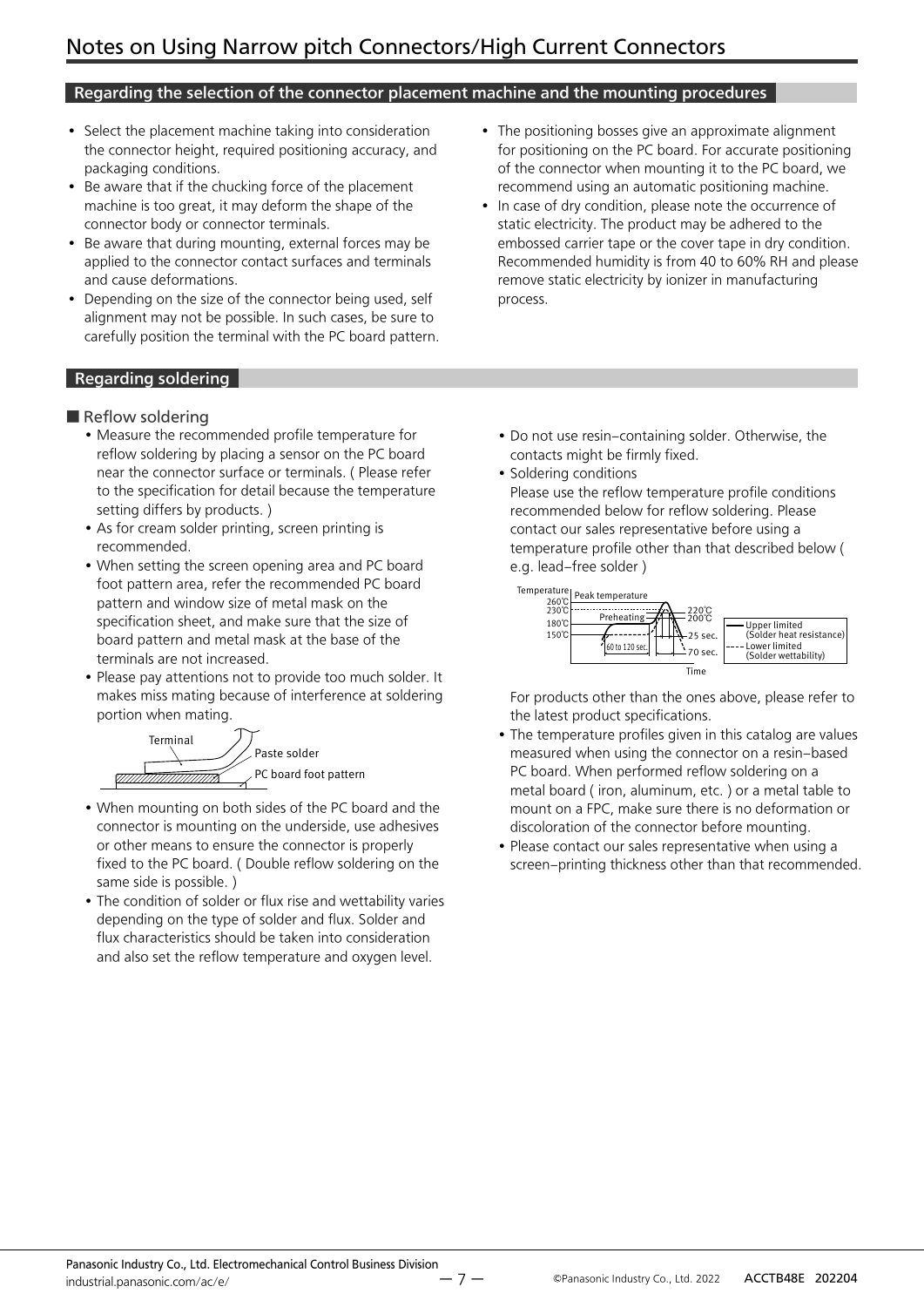#### ■ Hand soldering

• Set the soldering iron so that the tip temperature is less than that given in the table below.

Table A

| Product name                     | Soldering iron temperature               |
|----------------------------------|------------------------------------------|
| SMD type connectors all products | 300℃ within 5 sec.<br>350℃ within 3 sec. |

- Do not allow flux to spread onto the connector leads or PC board. This may lead to flux rising up to the connector inside.
- Touch the soldering iron to the foot pattern. After the foot pattern and connector terminal are heated, apply the solder wire so it melts at the end of the connector terminals.



#### ■ Solder reworking

- Finish reworking in one operation.
- In case of soldering rework of bridges. Do not use supplementary solder flux. Doing so may cause contact problems by flux.
- Keep the soldering iron tip temperature below the temperature given in Table A.

#### Handling single components

- Make sure not to drop or allow parts to fall from work bench.
- Excessive force applied to the terminals could cause warping, come out, or weaken the adhesive strength of the solder. Handle with care.

#### Precautions for mating

This product is designed with ease of handling. However, in order to prevent the deformation or damage of contacts and molding, take care and do not mate the connectors as shown right.

Our products are symmetrical structure. Please avoid reverse insertion of connector. Inserting a connector in a circuit direction opposite to that you intended may cause circuitry damage via abnormal heating, smoke, and fire.

#### Cleaning flux from PC board

There is no need to clean this product. If cleaning it, pay attention to the following points to prevent the negative effect to the product.

- Be aware that soldering while applying a load on the connector terminals may cause improper operation of the connector.
- Thoroughly clean the soldering iron.
- Flux from the solder wire may get on the contact surfaces during soldering operations. After soldering, carefully check the contact surfaces and clean off any solder before use.
- These connector is low profile type. If too much solder is supplied for hand soldering, It makes miss mating because of interference at soldering portion. Please pay attentions.

• Do not insert or remove the connector when it is not soldered. Forcibly applied external pressure on the terminals can weaken the adherence of the terminals to the molded part or cause the terminals to lose their evenness.

Strongly pressed and<br>twisted and Tilted mating Pressfitting while the mating inlets of the socket and header are not matched

- Keep the cleaning solvent clean and prevent the connector contacts from contamination.
- Some cleaning solvents are strong and they may dissolve the molded part and characters, so pure water passed liquid solvent is recommended.

ー 8 ー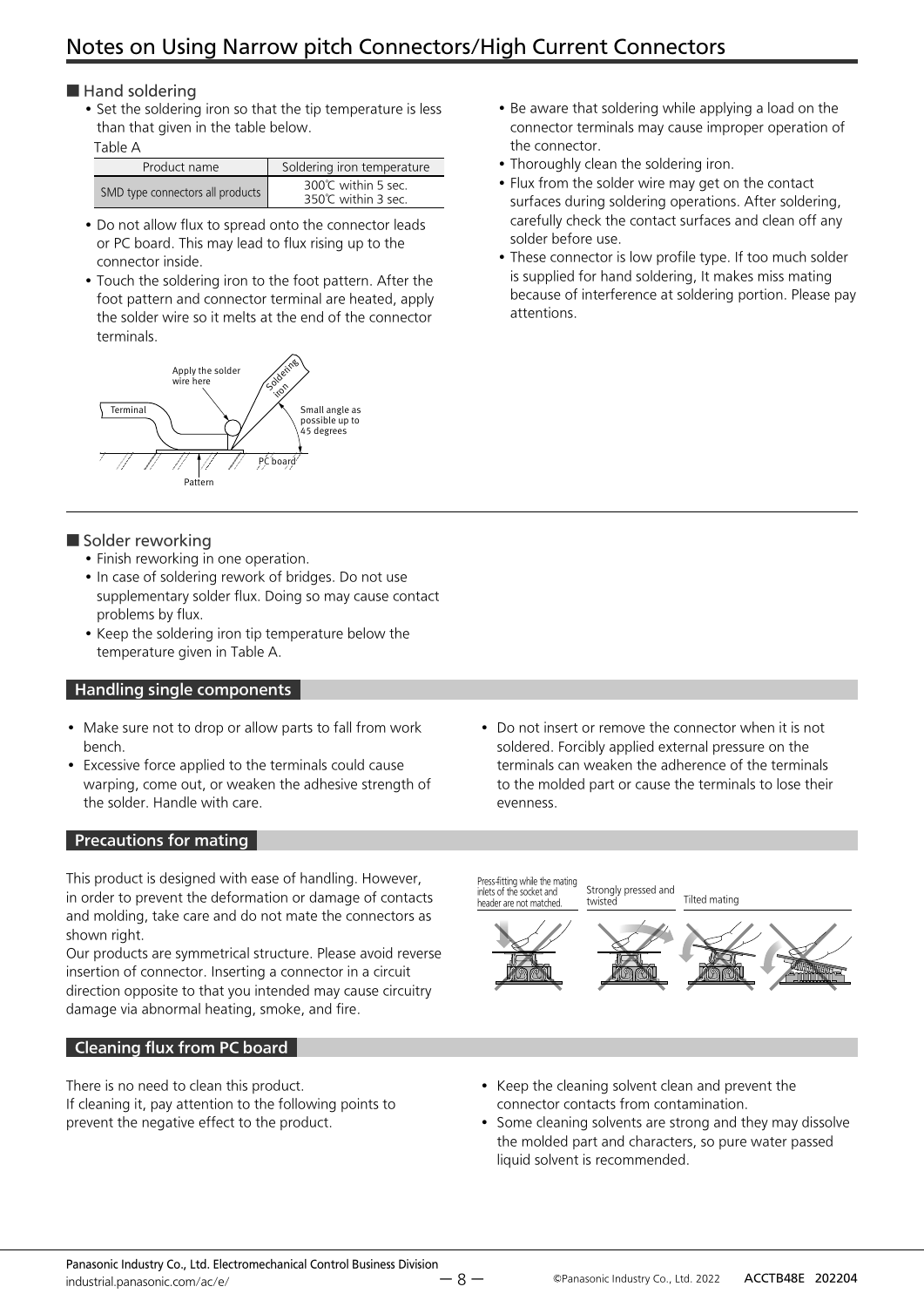#### Handling the PC board

■ Handling the PC board after mounting the connector

When cutting or bending the PC board after mounting the connector, be careful that the soldered sections are subjected to excessive force.

#### Storage of connectors

- To prevent problems from voids or air pockets due to heat of reflow soldering, avoid storing the connectors in areas of high humidity.
- Depending on the connector type, the color of the connector may vary from connector to connector depending on when it is produced. Some connectors may change color slightly if subjected to ultraviolet rays during storage. This is normal and will not affect the operation of the connector.

#### Other Notes

- Do not remove or insert the electrified connector ( in the state of carrying current or applying voltage ).
- Dropping of the products or rough mishandling may bend or damage the terminals and possibly hinder proper reflow soldering.
- Before soldering, try not to insert or remove the connector more than absolutely necessary.



- When storing the connectors with the PC boards assembled and components already set, be careful not to stack them up so the connectors are subjected to excessive forces.
- Avoid storing the connectors in locations with excessive dust. The dust may accumulate and cause improper connections at the contact surfaces.
- When coating the PC board after soldering the connector to prevent the deterioration of insulation, perform the coating in such a way so that the coating does not get on the connector.
- There may be variations in the colors of products from different production lots. This is normal.
- The connectors are not meant to be used for switching.
- Product failures due to condensation are not covered by warranty.

#### Regarding sample orders to confirm proper mounting

When ordering samples to confirm proper mounting with the placement machine, connectors are delivered in 50-piece units in the condition given right. Consult a sale representative for ordering sample units.





Please refer to "the latest product specifications" when designing your product. •Requests to customers: https://industrial.panasonic.com/ac/e/salespolicies/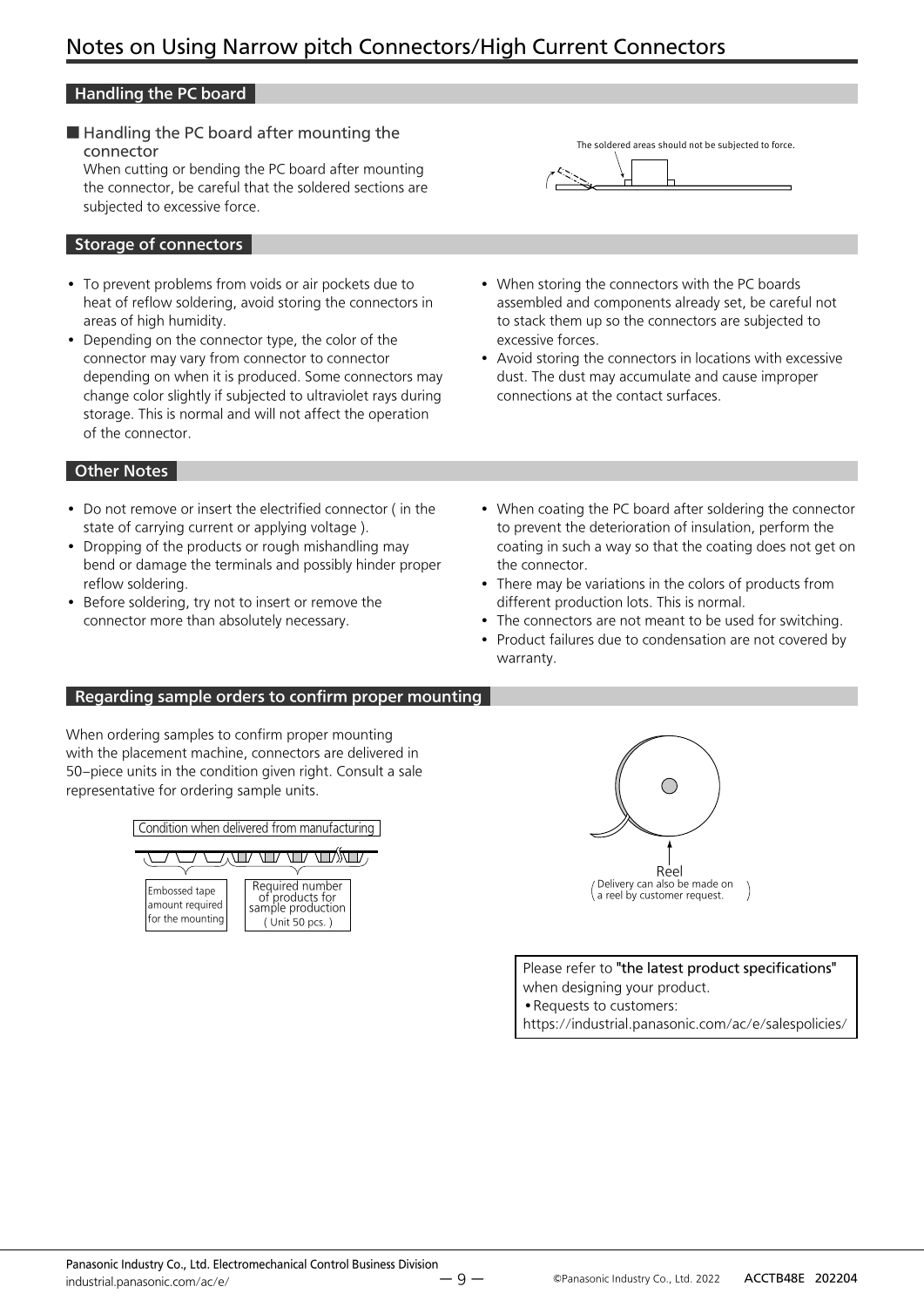#### **EMBOSSED TAPE DIMENSIONS EXECUTE THE EXECUTIVE OF THE EXECUTIVE OF THE EXECUTIVE OF THE Unit: mm**

#### **Specifications for taping**

In accordance with JIS C 0806:1990. However, not applied to the mounting-hole pitch of some connectors.



**Specifications for the plastic reel** In accordance with EIAJ ET-7200B.



#### **Dimension table**

| <b>Type/Mated height</b>     | Number of pins | Type of taping |      | B    |      | D    | Quantity per reel |
|------------------------------|----------------|----------------|------|------|------|------|-------------------|
| Common for sockets and       | 10 to 24       | Tape I         | 16.0 | –    | . ე  | 17.4 | 3,000             |
| headers                      | 26 to 70       | Tape I         | 24.0 | _    | 11.5 | 25.4 | 3,000             |
| $1.5$ mm, $2.5$ mm, $3.0$ mm | 80 to 100      | Tape II        | 32.0 | 28.4 | 14.2 | 33.4 | 3,000             |

 $(2.0)$   $(4.0)$ 

 $(2.0)$ 

 $(0.4)$ 

 $(8.0)$ 

#### **Connector orientation with respect to embossed tape feeding direction** There is no indication on this product regarding top-bottom or left-right orientation.

|                   | $\check{~}$<br>$\tilde{\phantom{a}}$<br>. .<br>$\tilde{}$           |                                                                                                                                                                                            |  |  |  |  |
|-------------------|---------------------------------------------------------------------|--------------------------------------------------------------------------------------------------------------------------------------------------------------------------------------------|--|--|--|--|
| Type<br>Direction |                                                                     | Common for P4SP                                                                                                                                                                            |  |  |  |  |
| of tape progress  | Socket                                                              | Header                                                                                                                                                                                     |  |  |  |  |
|                   | <u>╈┹╊┹╊┹┺┹╊╉╊╉╊┹╊╉╜╱╇╅┺╅┺╅╊╅╊╁╊┪┾┪</u> ┶<br>8888888888888888888888 | $\blacksquare$<br>1/10 no no no no no N<br>88888888888888888888<br>188888888N888888888<br>. <del>1 П. П. П. П. П. П. П. П. П.</del><br>U U U U U U U U U U U U<br>I U U U U<br>770 U U U U |  |  |  |  |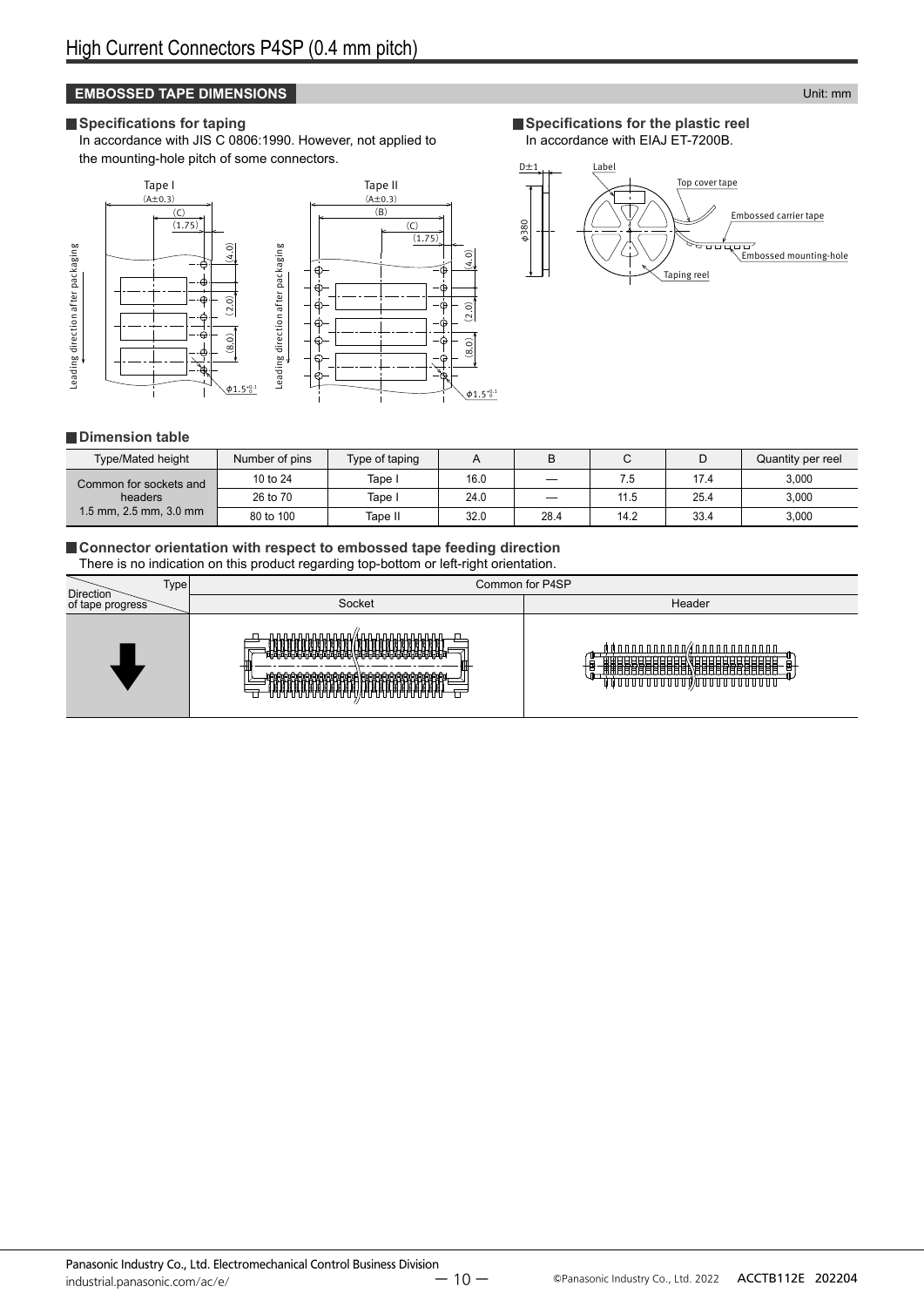#### **NOTES** Unit: mm

#### **Design of PC board patterns**

Conduct the recommended foot pattern design, in order to preserve the mechanical strength of terminal solder areas.

**Recommended PC board and metal mask patterns** Connectors are mounted with high pitch density, intervals of 0.35 mm, 0.4 mm or 0.5 mm. In order to reduce solder and flux rise, solder bridges and other issues make sure the proper levels of solder is used.

**Socket (Mated height 1.5 mm, 2.5 mm, 3.0 mm)** Recommended PC board pattern

(TOP VIEW)



Recommended metal mask pattern Metal mask thickness: When 150 μm (Terminal opening ratio: 48%) (Metal-part opening ratio: 100%)



Recommended metal mask pattern Metal mask thickness: When 120 μm (Terminal opening ratio: 60%) (Metal-part opening ratio: 100%)



The figures are recommended patterns. Please use them as a reference.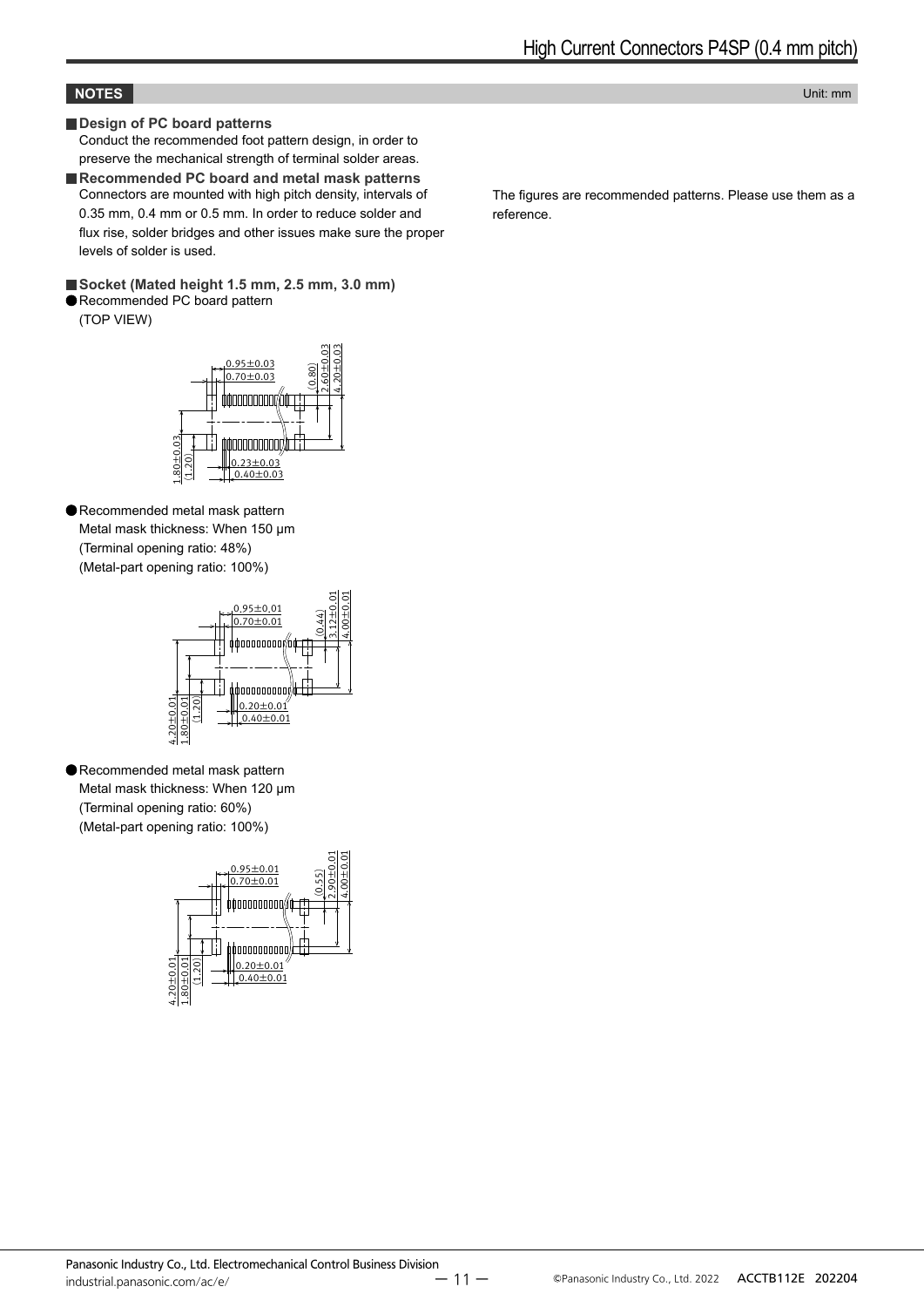**Header (Mated height 1.5 mm, 2.5 mm)** Recommended PC board pattern

(TOP VIEW)



Recommended metal mask pattern Metal mask thickness: When 150 μm (Terminal opening ratio: 49%) (Metal-part opening ratio: 100%)



Recommended metal mask pattern Metal mask thickness: When 120 μm (Terminal opening ratio: 60%) (Metal-part opening ratio: 100%)



**Header (Mated height 3.0 mm)** Recommended PC board pattern

(TOP VIEW)



Recommended metal mask pattern Metal mask thickness: When 150 μm (Terminal opening ratio: 49%) (Metal-part opening ratio: 100%)



Recommended metal mask pattern Metal mask thickness: When 120 μm (Terminal opening ratio: 60%) (Metal-part opening ratio: 100%)



Note: The recommended PC board pattern diagrams and metal mask pattern diagrams for headers with mated heights of

Please refer to **"the latest product specifications"** when designing your product. •Requests to customers:

https://industrial.panasonic.com/ac/e/salespolicies/